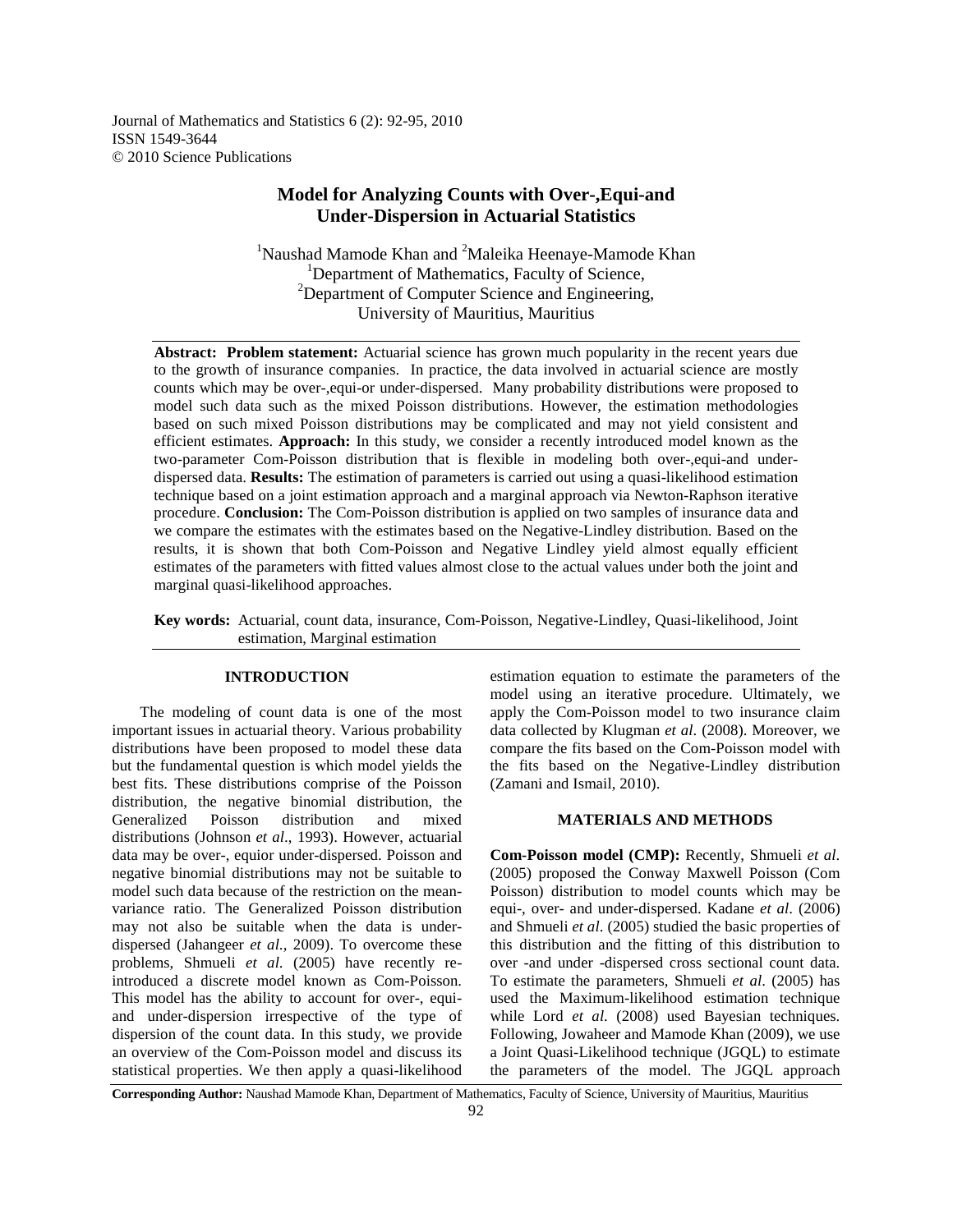provides consistent and equally efficient estimates as the maximum likelihood approach. The Com-Poisson model is given by:

$$
f(y_i) = \frac{\lambda_i^{y_i}}{(y_i!)^{\nu}} \frac{1}{Z(\lambda_i, v)}
$$
(1)

where,  $y_i$  is the value of the insurance claim corresponding to the  $i<sup>th</sup>$  accident. In Eq. 1,  $\nu$ corresponds the dispersion index. More specifically, the values ν>1 correspond to equi-,over- and underdispersion. Since Eq. 1 does not have closed form expressions, we use an asymptotic expression for  $Z(\lambda_i, v)$  proposed by Shmueli *et al.* (2005) given by:

$$
Z(\lambda_i, v) \simeq \frac{\exp\left(v\lambda_i^{\frac{1}{v}}\right)}{\lambda_i^{\frac{v-1}{2}} (2\pi)^{\frac{v-1}{2}} \sqrt{v}}
$$
 (2)

 Shmueli *et al*. (2005) derive the following moment expressions:

$$
E(Y_i) = \theta_i = \lambda_i^{1/\nu} - \frac{\nu - 1}{2\nu}
$$
 (3)

and

$$
Var(Y_i) = -\frac{\lambda_i^{1/v}}{v}
$$
 (4)

To estimate the parameters  $\lambda$  and v, we consider the Quasi-likelihood Equation (QLE) developed by Wedderburn (1974). We extend his approach and review the joint quasi-likelihood estimating equations and develop marginal quasi-likelihood estimating equations. The joint quasi-likelihood equation is given by:

$$
\sum_{i=1}^{1} D_i^{\mathrm{T}} V_i^{-1} (f_i - \mu_i) = 0
$$
 (5)

Where:

 $f_i = (y_i, y_i^2)^T$  $\mu_i$  = E(f<sub>i</sub>)  $V_i = cov(f_i)$  $D_i = \frac{\partial E(f_i)}{\partial(\lambda, v)}$  $=\frac{\partial E(f_i)}{\partial(\lambda,v)}$ 

The matrix components are as follows:

$$
D_i = \begin{pmatrix} \partial \theta_i \ / \ \partial \lambda & \ \partial \theta_i \ / \ \partial \nu \\ \partial m_i \ / \ \partial \lambda & \ \partial m_i \ / \ \partial \nu \end{pmatrix}
$$

Where:

$$
\partial \theta_i / \partial \lambda = \frac{\lambda_i^{\frac{1}{\nu}}}{\nu}
$$
 (6)

$$
\partial \theta_i / \partial v = \frac{1}{2} \frac{v - 1}{2v^2} - \frac{1}{2v} - \frac{\lambda_i^{\frac{1}{v}}}{v^2}
$$
 (7)

$$
\partial \mathbf{m}_{i} / \partial \lambda = \left( \frac{2\lambda_{i}^{\frac{1}{\mathbf{v}}} + 2\mathbf{v}\lambda_{i}^{\frac{2}{\mathbf{v}}} - \mathbf{v}\lambda_{i}^{\frac{1}{\mathbf{v}}} }{\mathbf{v}^{2}} \right)
$$
(8)

$$
\partial m_{i} / \partial v = \frac{1}{2v^{3}} \left[ \frac{2\lambda_{i}^{\frac{1}{2}} v \ln(\lambda_{i}) + v - 1}{-4\lambda_{i}^{\frac{2}{2}} \ln(\lambda_{i}) v - 4\lambda_{i}^{\frac{1}{2}} v - 4\lambda_{i}^{\frac{1}{2}} \ln(\lambda_{i})} \right]
$$
(9)

The covariance matrix of  $f_i$  is expressed as:

$$
V_i = \begin{pmatrix} var(Y_i) & cov(Y_i, Y_i^2) \\ var(Y_i^2) \end{pmatrix}
$$

The elements in  $V_i$  are derived iteratively from the moment generating function of  $y_{it}$  which is given by:

$$
E[Y_i^{r+1}] = \lambda \frac{d}{d\lambda} E[Y^r] + E[Y]E[Y^r]
$$
\n(10)

By deriving the moments for  $Y_i^2$ ,  $Y_i^3$  and  $Y_i^4$ , we obtain:

$$
cov(Y_i, Y_i^2) = E(Y_i^3) - E(Y_i)E(Y_i^2)
$$
  

$$
\frac{2\lambda_i^{\frac{1}{\nu}} + 2\nu\lambda_i^{\frac{2}{\nu}} - \nu\lambda_i^{\frac{1}{\nu}}}{\nu^2}
$$
 (11)

Var(Y<sub>i</sub><sup>2</sup>) = E(Y<sub>i</sub><sup>4</sup>) – E(Y<sub>i</sub><sup>2</sup>)<sup>2</sup>  
\n
$$
\frac{1}{\lambda_i^2 v^2 + 4\lambda_i^3 v^2 + 10\lambda_i^3 v - 4\lambda_i^3 v + 4\lambda_i^{\frac{1}{\nu}} - 4\lambda_i^{\frac{2}{\nu}} v^2}
$$
\n(12)

The QL estimates of  $\lambda$  and  $\nu$  are obtained by solving Eq. 7 iteratively until convergence using Newton-Raphson technique. At  $r<sup>th</sup>$  iteration: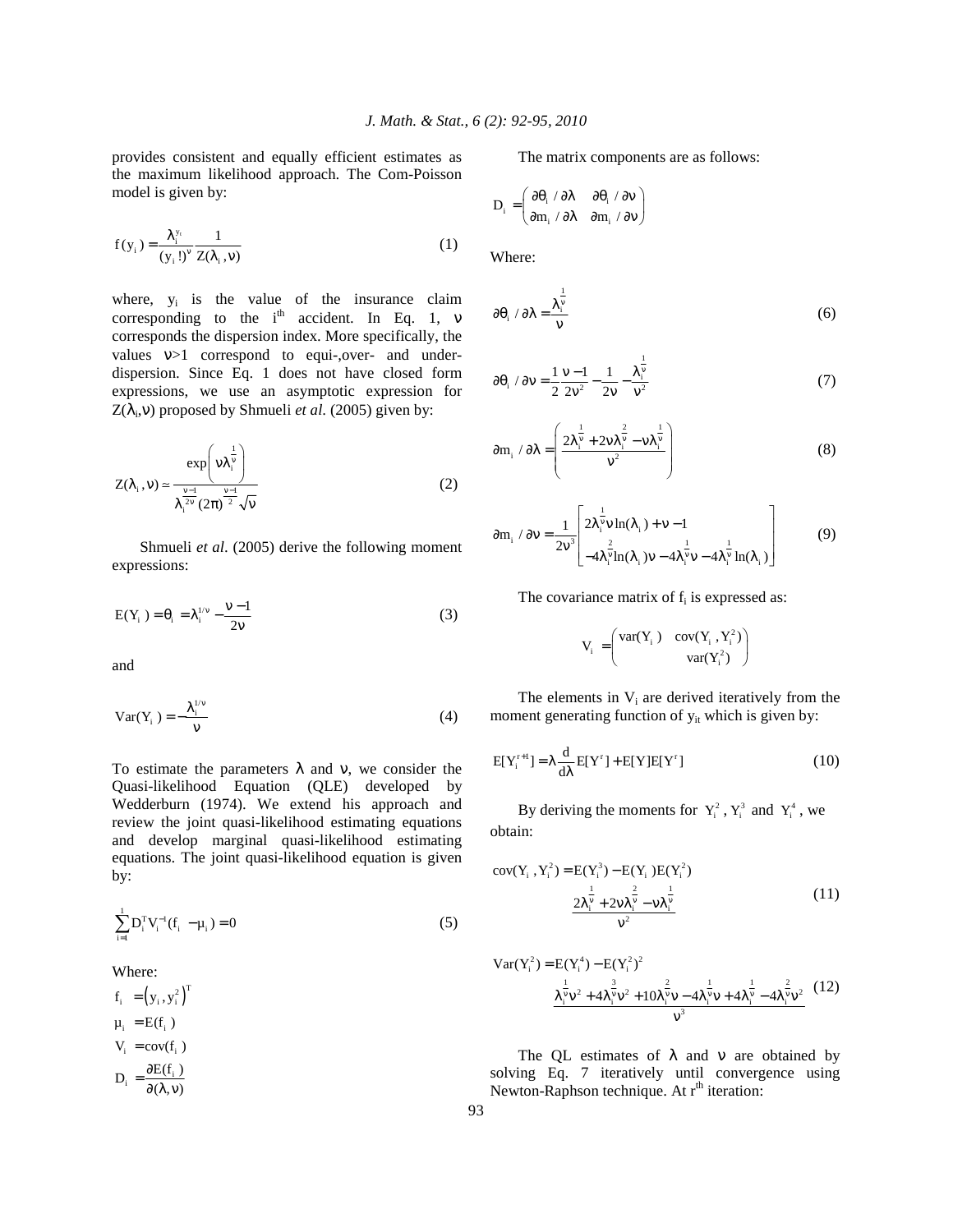$$
\begin{pmatrix} \hat{\lambda}_{r+1} \\ \hat{\mathbf{v}}_{r+1} \end{pmatrix} = \begin{pmatrix} \hat{\lambda}_r \\ \hat{\mathbf{v}}_r \end{pmatrix} + \left[ \sum_{i=1}^1 \mathbf{D}_i^{\mathrm{T}} \mathbf{V}_i^{-1} \mathbf{D}_i \right]_r^{-1} \left[ \sum_{i=1}^1 \mathbf{D}_i^{\mathrm{T}} \mathbf{V}_i^{-1} (\mathbf{f}_i - \boldsymbol{\mu}_i) \right]_r \tag{13}
$$

Where:

 $\hat{\lambda}_r$  = The value of  $\hat{\lambda}$  at the r<sup>th</sup> iteration  $[.]_{r}$  = The value of the expression at the r<sup>th</sup> iteration

 The estimators are consistent and under mild regularity conditions, for I→∞, it may be shown that 1  $I^{\bar{2}}((\hat{\lambda}, \hat{v}) - (\lambda, v))^T$  has an asymptotic normal distribution with mean 0 and covariance matrix  $\textbf{I} \bigg[ \sum\nolimits_{i=1}^{I} \mathbf{D}_i^{\text{T}} \mathbf{V}_i^{-1} \mathbf{D}_i \bigg]^{-1} \bigg[ \sum\nolimits_{i=1}^{I} \mathbf{D}_i^{\text{T}} \mathbf{V}_i^{-1} (\mathbf{f}_i \; -\mathbf{\mu}_i) (\mathbf{f}_i \; -\mathbf{\mu}_i) \big\}^{\text{T}} \mathbf{V}_i^{-1} \mathbf{D}_i \; \bigg]$  $\left[\sum\nolimits^{\mathrm{I}}_{\mathrm{i=1}}\mathrm{D}_{\mathrm{i}}^{\mathrm{T}}\mathrm{V}_{\mathrm{i}}^{-\mathrm{l}}\mathrm{D}_{\mathrm{i}}\ \right]^{-\mathrm{l}}\,.$ 

 The marginal quasi-likelihood equations under the Com-Poisson regression model is as follows: The first QLE is to estimate  $\lambda$  while the second QLE is to estimate the dispersion index v. The QLE to estimate  $\lambda$ is given by:

$$
\sum_{i=1}^{1} D_{i,\lambda}^{T} V_{i,\lambda}^{-1} (y_i - \theta_i) = 0
$$
 (14)

where:

$$
V_{i,\lambda} = \frac{\lambda_i^{1/\nu}}{v}
$$
 (15)

and:

$$
D_{i,\beta} = \frac{\partial \theta_i}{\partial \lambda} = \frac{\lambda_i^{\frac{1}{\nu}}}{\nu}
$$
 (16)

The QLE to estimate  $\nu$  is given by:

$$
\sum_{i=1}^{1} D_{i,\alpha}^{T} V_{i,\alpha}^{-1} (y_i^2 - \eta_i) = 0
$$
 (17)

where:

$$
\eta_{i} = E(Y_{i}^{2}) = \frac{\lambda_{i}^{1/v}}{v} + \left[\lambda_{i}^{1/v} - \frac{v - 1}{2v}\right]^{2}
$$
  

$$
\sum_{i=1}^{1} D_{i,\alpha}^{T} V_{i,\alpha}^{-1}(y_{i}^{2} - \eta_{i}) = 0
$$
 (18)

and:

$$
D_{i,v} = \frac{1}{2v^3} \left[ 2\lambda_i^{\frac{1}{v}} \ln(\lambda_i) + v - 1 - 4\lambda_i^{\frac{2}{v}} \ln(\lambda_i) v \right] + \frac{1}{2v^3} \left[ -4\lambda_i^{\frac{1}{v}} v - 4\lambda_i^{\frac{1}{v}} \ln(\lambda_i) \right]
$$
(19)

 $V_{i,v}$  is the variance of  $Y_i^2$  and is calculated using:

$$
V_{i,v} = E(Y_i^4) - E(Y_i^2)^2
$$
 (20)

where the moments are derived iteratively from the moment generating function. The Newton-Raphson technique is then applied to the two estimating equations. The iterative equations are given as follows: At the  $r<sup>th</sup>$  iteration:

$$
\left(\hat{\lambda}_{r+1}\right) = \left(\hat{\lambda}_{r}\right) + \left[\sum_{i=1}^{1} D_{i,\lambda}^{T} V_{i,\lambda}^{-1} D_{i,\lambda}\right]_{r}^{-1} \left[\sum_{i=1}^{1} D_{i,\lambda}^{T} V_{i,\lambda}^{-1} (y_{i} - \theta_{i})\right]
$$
(21)

$$
\left(\hat{\mathbf{v}}_{r+1}\right) = \left(\hat{\mathbf{v}}_{r}\right) + \left[\sum_{i=1}^{1} \mathbf{D}_{i,v}^{T} \mathbf{V}_{i,v}^{-1} \mathbf{D}_{i,v}\right]_{r}^{1} \left[\sum_{i=1}^{1} \mathbf{D}_{i,v}^{T} \mathbf{V}_{i,v}^{-1} (\mathbf{y}_{i}^{2} - \eta_{i})\right]
$$
(22)

Where:

$$
\hat{\lambda}_r
$$
 and  $\hat{v}_r$  = The values of  $\hat{\lambda}$  and  $\hat{v}_r$  at the r<sup>th</sup> iteration  
\n[.]<sub>r</sub> = The value of the expression at the r<sup>th</sup> iteration

 The estimators are consistent and under mild regularity conditions, for I→∞, it may be shown that 1  $I^{\bar{2}}((\hat{\lambda}) - (\lambda))^T$  has an asymptotic normal distribution with mean 0 and covariance matrix  $\begin{split} \boldsymbol{I}\bigg[\sum\nolimits_{i=1}^{I}\boldsymbol{D}_{i,\lambda}^{T}\boldsymbol{V}_{i,\lambda}^{-1}\boldsymbol{D}_{i,\lambda}\,\bigg]^{-1}\bigg[\sum\nolimits_{i=1}^{I}\boldsymbol{D}_{i,\lambda}^{T}\boldsymbol{V}_{i,\lambda}^{-1}(\boldsymbol{y}_{i} - \boldsymbol{\theta}_{i}\,) (\boldsymbol{y}_{i} - \boldsymbol{\theta}_{i}\,)^{T}\boldsymbol{V}_{i,\lambda}^{-1}\boldsymbol{D}_{i,\lambda}\,\bigg] \end{split}$  $\left[\sum_{i=1}^I D_{i,\lambda}^T V_{i,\lambda}^{-1} D_{i,\lambda}\right]^{-1}$  and  $I^{\frac{1}{2}}((\hat{v}) - (v))^T$  has an asymptotic normal distribution with mean 0 and covariance matrix  $I \left[ \sum_{i=1}^{I} D_{i,v}^{T} V_{i,v}^{-1} D_{i,v} \right]^{-1} \left[ \sum_{i=1}^{I} D_{i,v}^{T} V_{i,v}^{-1} (y_{i} - \eta_{i}) (y_{i} - \eta_{i})^{T} V_{i,v}^{-1} D_{i,v} \right]$  $\left[\sum_{i=1}^{I} D_{i,v}^{T} V_{i,v}^{-1} D_{i,v}\right]^{-1}$ . The algorithm to estimate the parameters works as follows: For an initial estimate of  $\lambda$  and v, we iterate Eq. 14 until convergence, then use the updated  $λ$  to update v in Eq. 17. We then replace the updated  $\lambda$  and  $\nu$  in Eq. 14 and iterate until convergence. Having obtained the new  $\lambda$ , we replace in Eq. 17 to obtain a new ν and the cycle continues until both values converge.

### **RESULTS AND DISCUSSION**

 The first set of insurance claim data is taken from Klugman *et al*. (2008), whereby it was collected by Dropkin in 1956-1958 and analyzed in a paper in Dropkin (1959). The methods JGQL and MGQL are implemented in MATLAB. The fitted values and estimates of  $\lambda$  and  $\nu$  are provided in Table 1.